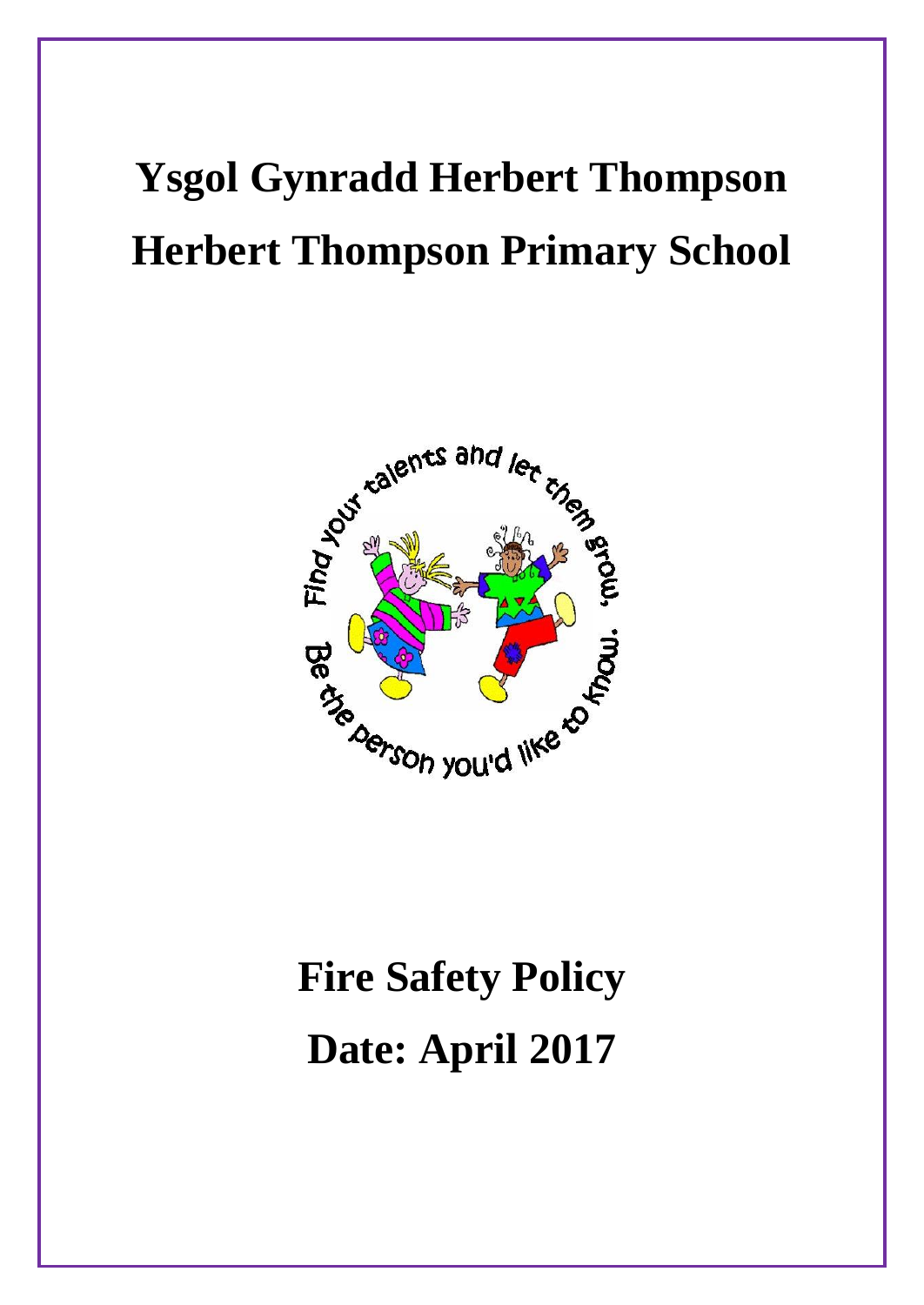#### **INTRODUCTION**

Herbert Thompson Primary School is a large school on the west side of Cardiff, in one of the most socially and economically deprived areas of the city. We admit children from the age of 3-11 years. On site we have a Flying Start Nursery catering for children aged two to three.

The vision of our school is that all pupils will develop the skills, values and aspirations to take into the next stage of their lives, will enter employment and live by positive values and behaviours.

Our vision statement is:

"Find your talents and let them grow, be the person you'd like to know."

We believe in the concept of lifelong learning and the idea that both adults and children learn new things every day. We aim to provide a broad and balanced curriculum tailored to individual pupil need, which will enables all children to achieve their potential and develop an enthusiasm and love for learning. We seek to welcome all children from our school community, ensure they are equipped to take advantage of the opportunities the school provides, seek to meet their learning needs, support and challenge them to make good progress and celebrate their success in an ethos which recognises and celebrates diversity.

### **SCHOOL VALUES**

Our six school values lie at the heart of our school community and are the core of this policy. The values apply to both children and adults and all relationships across the school. These values and behaviours give a supporting, but also challenging, framework within which colleagues, pupils and families can work.

At the heart of the Herbert Thompson community is a belief that a healthy school community is one that is supportive, but also sees everyone having honest, respectful and appropriately challenging discussions when needed.

Our six school values are:

- Respect
- Determination
- Diversity
- Security
- Care
- Achievement

## **1: FIRE SAFETY STATEMENT**

The Regulatory Reform (Fire Safety) Order 2005 came into effect on the 1<sup>st</sup> October 2006. It replaced all previous fire safety legislation. The Order applies to all premises and building owned or leased to or by Cardiff Council.













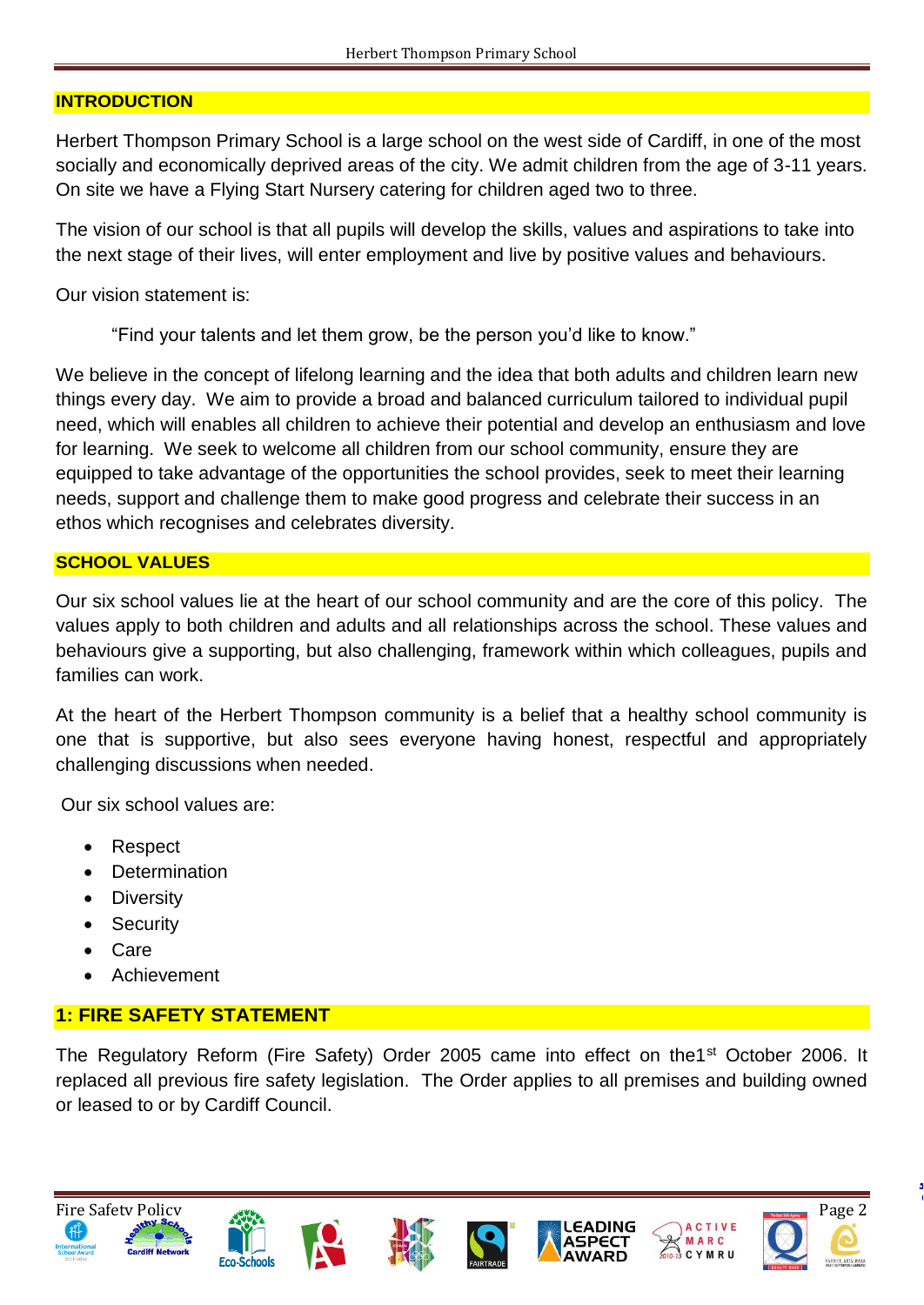The purpose of the legislation is to place a greater emphasis on fire prevention by ensuring that all persons responsible for premises comply with their statutory duties far more robustly than under previous fire legislation and implement the general fire precautions which are needed to protect all relevant persons from harm.

Fire is probably the most serious hazard that most school staff will ever have to face. It can break out almost anywhere, at any time and affect everyone. It is therefore the overall aim of the Headteacher and Board of Governors of Herbert Thompson Primary School to minimise the risks to staff, pupils and visitors which may arise from fire. This will be achieved by ensuring precautions are taken to avoid fires occurring and by ensuring that procedures for minimising the effects of an outbreak of fire and evacuating the premises are in place.

### **2: THE NOMINATED PERSON**

### **The Responsible Person**

The responsibility of complying with the Order rests with the 'Responsible Person'. This is the Council, or more specifically the Executive, the Chief Executive, and all other managers. They are able to 'delegate' the duties to anyone who may have control of all, or any part of the premises, day to day management responsibilities , or maintenance as part of their employment in the same way as health and safety responsibilities but the accountability remains with relevant managers. In practice, there will need to be a nominated Responsible Person identified at the school who is responsible for fire safety, as 'the person who has control of the premises. At Herbert Thompson the Headteacher is the nominated Responsible Person and the Deputy Headteacher will adopt this role in the absence of the Headteacher. The kitchen is occupied and managed independently of the school. The nominated Responsible Person in the kitchen is the cook.

## **Duties of the nominated Responsible Person**

The 'nominated Responsible Person' **must** 

 $\Box$  Undertake or arrange for a competent person to undertake a suitable and sufficient fire risk assessment, or ensure that the current assessment is valid.

 $\Box$  Appoint one or more competent persons to carry out the preventive and protective measures required by the Order.

 $\Box$  Provide employees with clear and relevant information on the risks identified by the fire risk assessment and the measures taken to prevent fire and to evacuate safely.

 $\Box$  Provide appropriate information, instruction and training to all employees, during their normal working hours, about the fire precautions in the workplace, at induction and throughout their employment.

 $\Box$  Ensure an Emergency Evacuation Plan is produced for the building and brought to the attention of relevant persons. N.B. Employees should receive a copy of the plan and sign that they have read and understood it.

 $\Box$  Provide information on the risk assessment and any preventive and protective measures to the parent of any young person employed.

 $\Box$  Inform any non-employees, (visitors, residents, temporary or contracted workers) of the risks to them and provide them with information about the competent persons and fire safety and evacuation procedures on the premises.

 $\Box$  Co-operate and communicate with all other responsible persons on the premises,













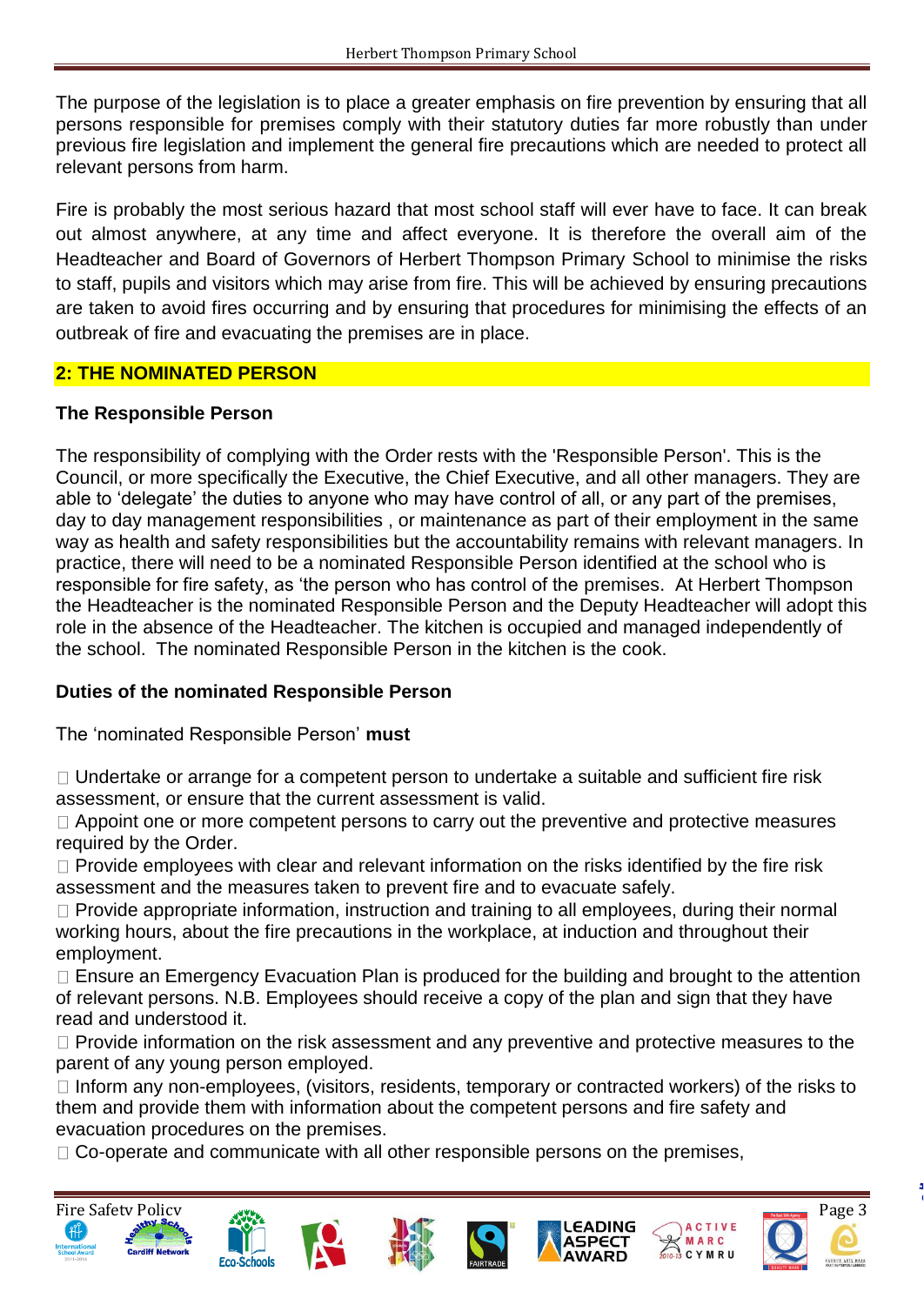(which will include non-Council employers or bodies) informing them of any significant risks, and how risks are to be controlled/reduced in relation to their employees/members.

 $\Box$  Provide information to any agency employer or Cardiff Works for temporary staff, and to the temporary staff or other agency staff themselves.

 $\Box$  Consider the presence of any dangerous substances (i.e. flammable, explosive or oxidising, and any other noxious or ionising substance) and the risks that they present in relation to fire.

 $\Box$  Provide training in the use of fire fighting equipment where this is considered necessary

 $\Box$  Establish a suitable means for contacting the emergency services and provide them with relevant information about dangerous substances on the premises.

 $\Box$  Ensure that any equipment provided in connection with fire detection, warning and fire fighting, and emergency exit routes and lighting are covered by a suitable system of maintenance and are maintained by a competent person in an efficient state, efficient working order and in good repair.

 $\Box$  Ensure that a suitable person works with the person carrying out the Fire Risk Assessment.  $\Box$  Ensure an action plan is developed and implemented following the risk assessment (as appropriate).

## **3: COMPETENT ADVISORS**

Competent advisers (Fire Risk Assessors, Fire Risk Assessment Reviewers, Fire Wardens and persons trained in the use of fire fighting equipment (where appropriate), must have sufficient training and knowledge or experience and other qualities to enable them to carry out their duties. 'Other qualities' will depend on the delegated duty.

Fire Risk Assessors will be required to have appropriate qualifications and accreditation by an approved body (for example the FPA, BRE, or IFE). The fire risk assessments are carried out by officers in Education Services.

In order that the Fire Risk Assessor can fulfil the criteria required for assessment, the assessor **must** be accompanied by a suitable person who has working knowledge of the premises and all work activities taking place. This is the Caretaker at Herbert Thompson. The assessment must consider all activities at all times of the day/year, and any 'one off' situations that may arise, (for example, firework displays at a school, periodic maintenance of systems that create a fire risk etc.) The competent Fire Risk Assessor will review Risk Assessments every three years.

Between reviews by the competent Fire Risk Assessor, provided there have been no material changes, (e.g. in usage, for example introduction of hazardous or flammable material storage, introduction of heat generating equipment, or any change in the structure of the building), the review can be carried out by a Competent Fire Risk Assessment Reviewer (e.g. building manager) who has received appropriate training, if necessary, and using the checklist (see related document). Where there have been any changes to the use or layout since the initial assessment, the assessment must be referred back to the competent Fire Risk Assessor for review.

If there are any changes between reviews, the Fire Risk Assessment must be reviewed by a competent Fire Risk Assessor.















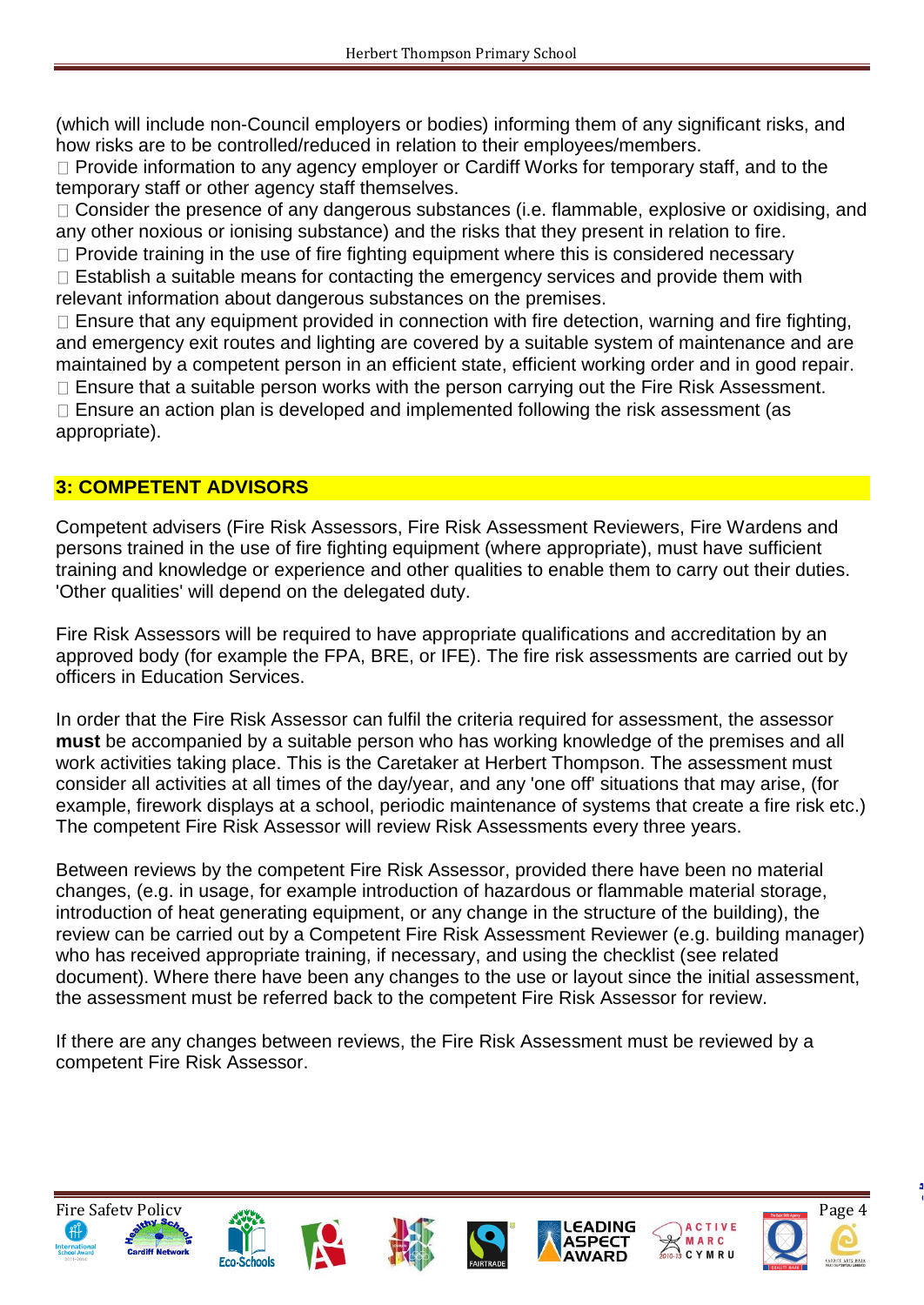#### **FIRE RISK ASSESSMENT PROCESS FLOWCHART**



Competent Fire Risk Assessors must review all risk assessments every 3 years except in respect of sleeping accommodation and other high risk areas where the review is every year.















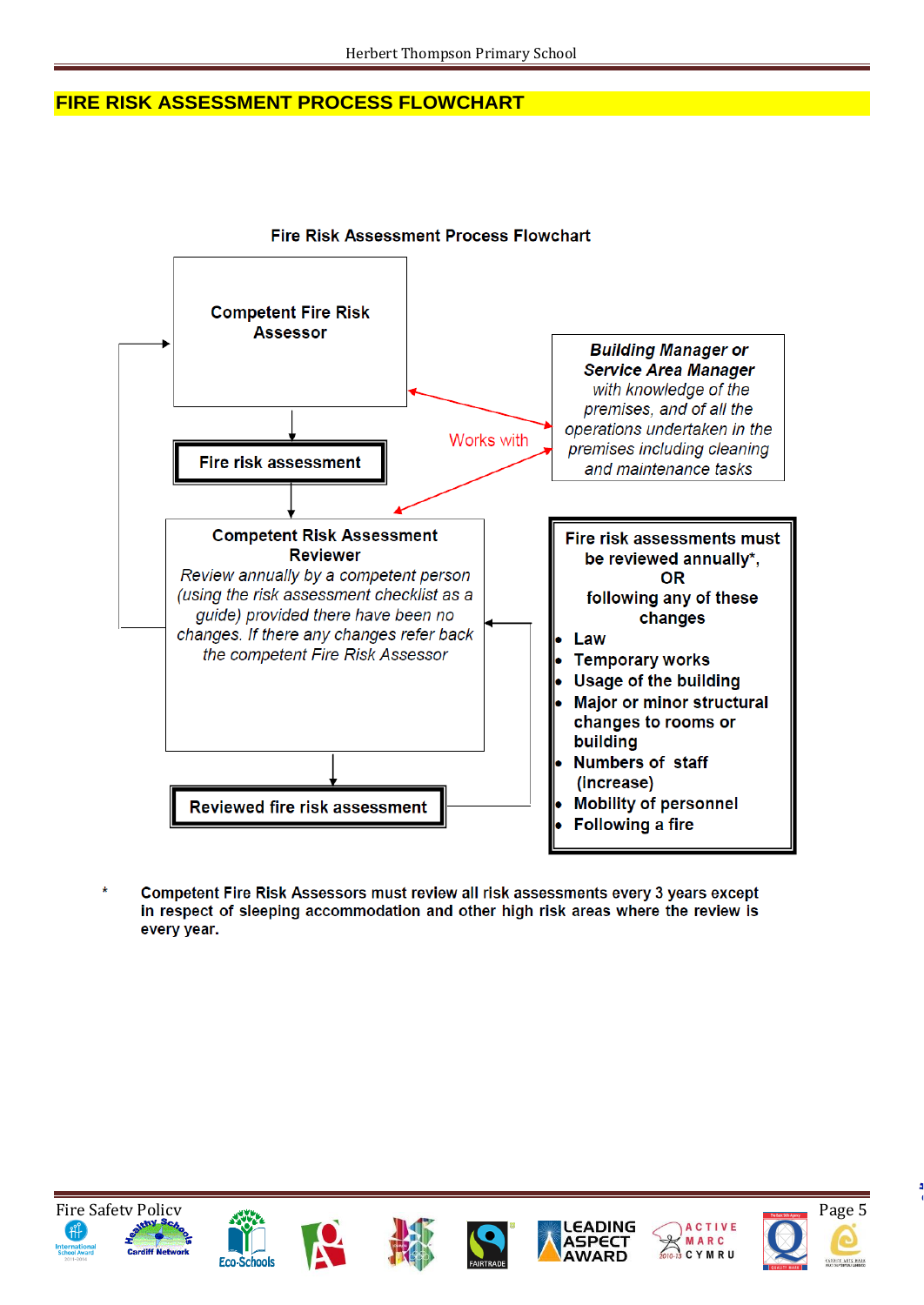## **4: FIRE RISK ASSESSMENT**

Every school must have a fire risk assessment. Where there is more than one Service Area within a building, then each Service Area should also have a fire risk assessment addressing local issues such as fire risks and controls (housekeeping, work related risks such as dangerous substances in use, keeping internal and external fire exits and fire doors clear). This information must be made available to the competent Fire Risk Assessor.

An action plan should be developed and implemented reflecting the findings of the risk assessment.

6.3 The principles of fire risk assessment are identical to those for health and safety, and are summarised as follows:

### **Identify the hazards**

Fire is a chemical reaction that usually requires three conditions to start or spread – Fuel, Heat and Oxygen. To prevent fires, one or more of these three elements must be excluded. It is not usually practical to exclude oxygen, but exclusion or management of fuel and heat sources will reduce the likelihood of any fire.

#### *Sources of ignition*

- 81% of all fires in the South Wales area are caused by arson1, so it is considered that adequate security and removal of all accessible fuel sources is vital.
- Consideration of all ignition sources within the building and processes should be made including naked flames, heaters, cookers, ovens, engines, or work processes (hot work, welding, cutting, tar boilers either as part of normal employment or by Contractors on site).
- Faulty electrical wiring or equipment, overloading of electrical equipment or sockets
- Chemical processes, particularly use and storage of oxidising substances
- Smoking materials
- Electrical or static sparking in areas where there may be concentrations of flammable substances or gases

#### *Sources of fuel*

- Build up of waste, both internally and outside buildings
- Poor housekeeping
- Display materials
- Overstocking of products
- Flammable and highly flammable substances and gases
- Storage bins

#### *Sources of Oxygen*

- Medicinal and commercial oxygen bottles
- Air conditioning.
- Oxidising substances















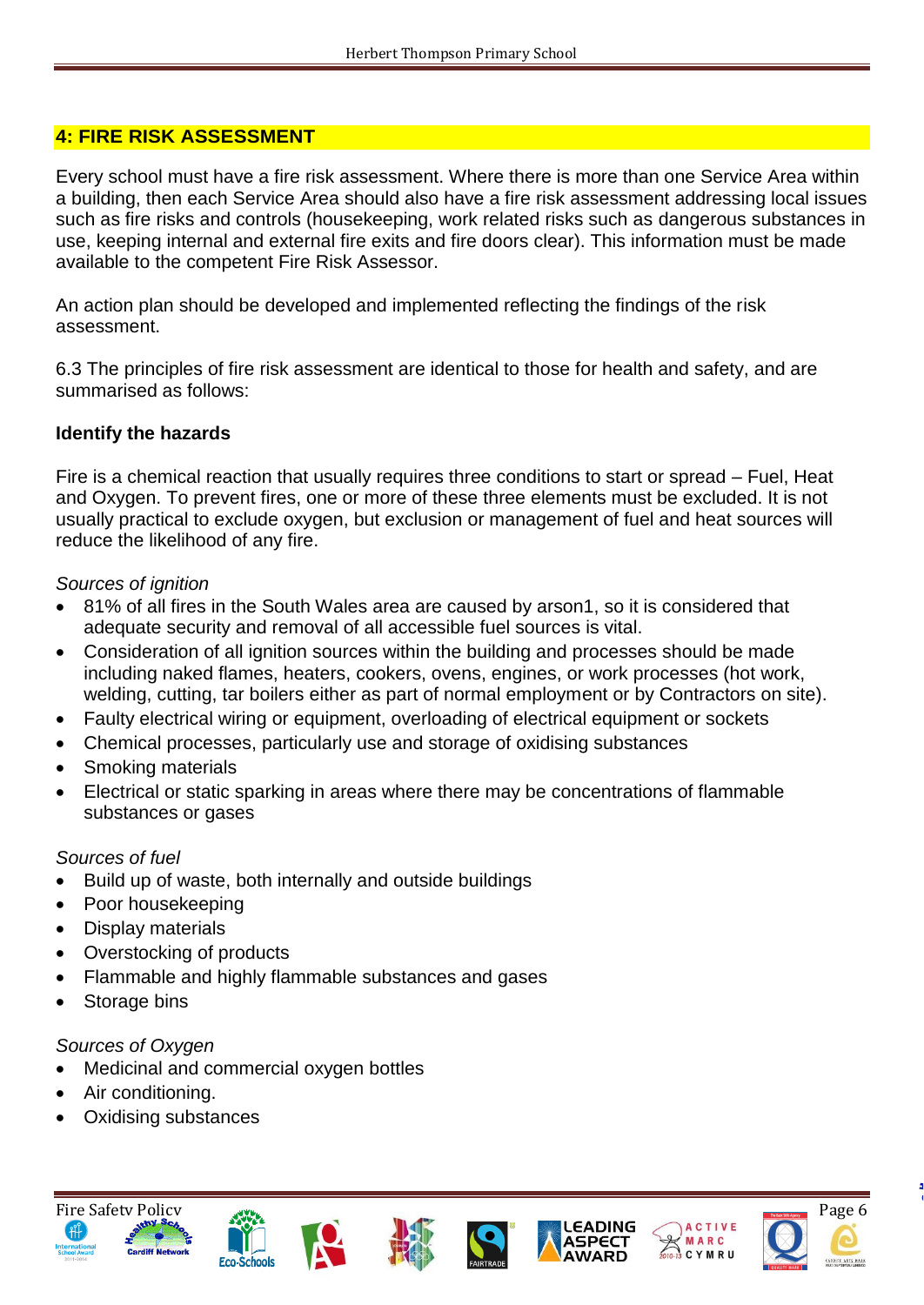## **Identify the people at risk**

Consideration must be made of all persons using the premises, including employees, temporary staff and contractors, cleaners and caretakers, clients, pupils, visitors and members of the public.

Consideration must also be made of those particularly at risk, including those working alone or in isolation, children, new or expectant mothers, elderly and infirm visitors/ residents, and employees or members of the public with disabilities.

### **Evaluate and remove risk or reduce or protect from risk**

- Evaluate the risk of a fire starting
- Evaluate the risk to people from a fire
- Remove or reduce the fire hazards by controlling the risk of a fire starting fires can be prevented, for example, securing grounds and buildings to prevent arson, proactively controlling heat sources, inspecting and maintaining electrical and gas supplies, enforcing the Council No Smoking Policy, ensuring good housekeeping.

Remove or reduce the risks to people from a fire – effective maintenance and testing of fire detection and alarm systems.

• Protect people by providing fire precautions – effective and tested procedures for evacuation, providing instruction and safe clearly indicated routes to safety.

## **Record, Plan and Train**

- Record any major findings on the risk assessment and any controls that are in place/need to be implemented.
- Communicate and co-operate with any other 'Responsible Person' or their representative.
- Prepare an emergency evacuation plan
- Written emergency evacuation plans must be given to all staff and clearly displayed within the building.
- Inform and instruct relevant staff.
- Provide training
- Carry out fire drills for all relevant people.

## **Review**

- The fire risk assessment must be reviewed by a competent person at least annually; if circumstances or procedures change; if there is a change in occupation or use, for example, bulk storage of flammable material, or introduction of heat generating machinery or equipment.; if there are changes to the structure or layout of the building, whether temporarily (for example contractors are on site working near one of the fire exits, or carrying out hot work) or permanently. Where there are significant material changes, then the risk assessment must be referred back the competent Fire Risk Assessor.
- It may also be necessary to review the assessment and any procedures following feedback from staff or the emergency services after a fire drill or fire evacuation.















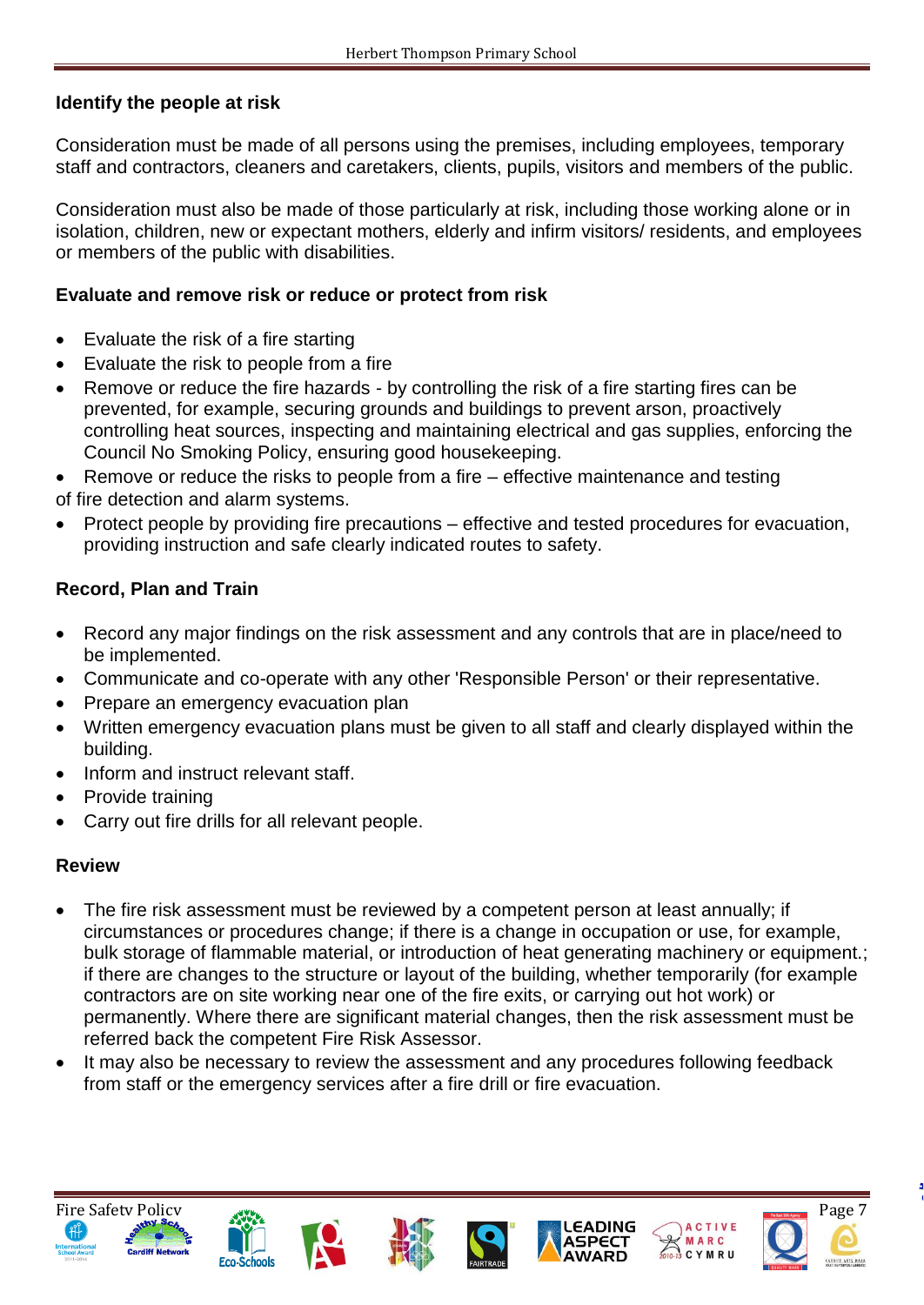#### **5: DISABLED PERSONS**

Procedures must be in place for evacuation of persons with impaired mobility or other disability that may affect their ability to evacuate safely. It is no longer acceptable to leave mobility impaired people in refuges within the building unless unavoidable. South Wales Fire and Rescue Service will ask if there is anyone in the building when they arrive, but valuable time is lost in searching for people that may be trapped in the building; the onus is on the employer to make suitable arrangements for full evacuation of disabled persons.

Staff, or regular users of facilities, with disabilities may need an individual 'Personal Emergency Evacuation Plan' (PEEP) to ensure that suitable assistance (including trained staff as appropriate) or equipment is available at relevant Council venues where they may be required to go above the ground floor. This plan must be made in consultation with the individual concerned.

There may also be situations where, for fire safety reasons, meetings with disabled staff and/or visitors must take place in rooms that have horizontal access to the exterior of the building. Health and safety takes precedence over disability discrimination.

A Standard Evacuation Plan is required for every building. This plan advises of the control measures in place, to enable the safe evacuation of persons with disabilities in the event of a fire. The information must be displayed at Reception Points.

At Herbert Thompson we do not currently have specifically adapted lifts (Fire Service access lifts) so lifts should not be used in the event of a fire.

#### **6: FIRE WARDENS AND THEIR DUTIES**

There must be sufficient trained Fire Wardens to ensure cover at any time that the building is occupied. Most fire warden training is provided by approved external training providers.

Fire Warden Duties are as follows

- To attend all related training sessions
- Know the evacuation procedure
- Maintain all fire notices
- Check that escape routes are kept clear
- Check fire fighting equipment
- Ensure adequate warden cover with other wardens
- Advise Manager in writing of any shortcomings
- Keep up to date register of employees and visitors.
- Sound alarm if not already sounded
- Ensure everyone leaves the building
- Switch off accessible electrical equipment and ensure windows are closed
- Inspect all rooms in assigned area
- Take roll call at assembly point
- Report any absences or problems
- Review any shortcomings after the evacuation















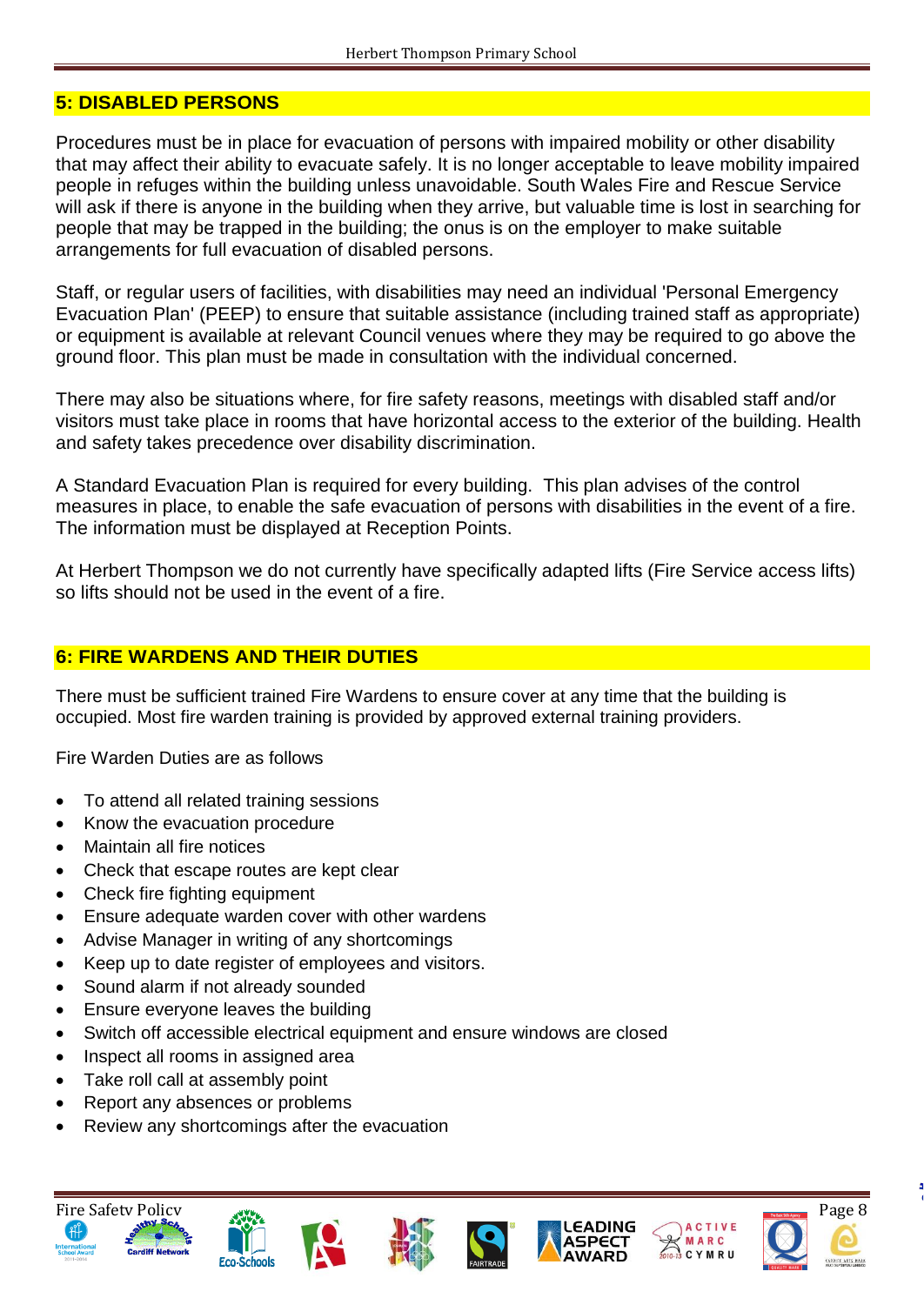## **7: MANAGERS DUTIES**

All Managers have the duty to ensure that the fire risk assessment is up to date and ensure that the control measures are in place (e.g. that fire escape routes are kept clear). Managers must ensure that staff are provided with fire evacuation procedures on induction and periodically throughout their employment Managers must ensure that there is adequate fire warden cover and to ensure that there are sufficient staff trained in fire fighting where appropriate

## **8: ALL EMPLOYEES**

All The Order imposes duties on all employees. They must:

- Take reasonable care for themselves and anyone else who may be affected by their actions or omissions at work with relation to fire safety
- Co-operate with the Council as the employer, and comply with training or instructions
- Inform their Line Manager of any shortcomings of the procedures in any situation or with any of the instructions and training.

## **9: EVACUATION PROCEDURES**

- Fire exit routes must be kept clear at all times, and must not be used for the storage or display of combustible materials or electrical equipment.
- Fire doors must be accessible and usable at all times when buildings are occupied.
- Fire doors must not be obstructed or covered with roller shutters, gates or locked when there may be staff (including cleaners/caretakers or contractors working out of hours) or visitors on site.
- Evacuation assembly points must be clearly indicated, and staff are advised that they must report to their designated assembly point and confirm their presence to the fire warden, and notify them of any absences of colleagues where appropriate.
- Staff are advised that they should not be leaving the site during an emergency evacuation. There is a considerable safety risk where staff are attempting to leave car parks in vehicles as staff are evacuating to the same area, and emergency vehicles entering.
- Other vehicles must also be prevented from entering or leaving the site for safety reasons.
- Fire drills should be held at least annually, preferably six monthly, (and for Schools and Community Education Centres, termly) and must include all staff. There is a requirement for staff working out of normal office hours to be able to evacuate safely, so that fire drills may need to be repeated during evenings or at the weekend.
- Where the building is to be used at dusk or during the night, and there is no 'borrowed' light from surrounding buildings, then emergency lighting must be installed.

## **10: FIRE FIGHTING**

Fire fighting equipment must be accessible, clearly indicated, and suitable for the surroundings (for example in offices where there are electrical equipment and DSE workstations a water based extinguisher will not be suitable).















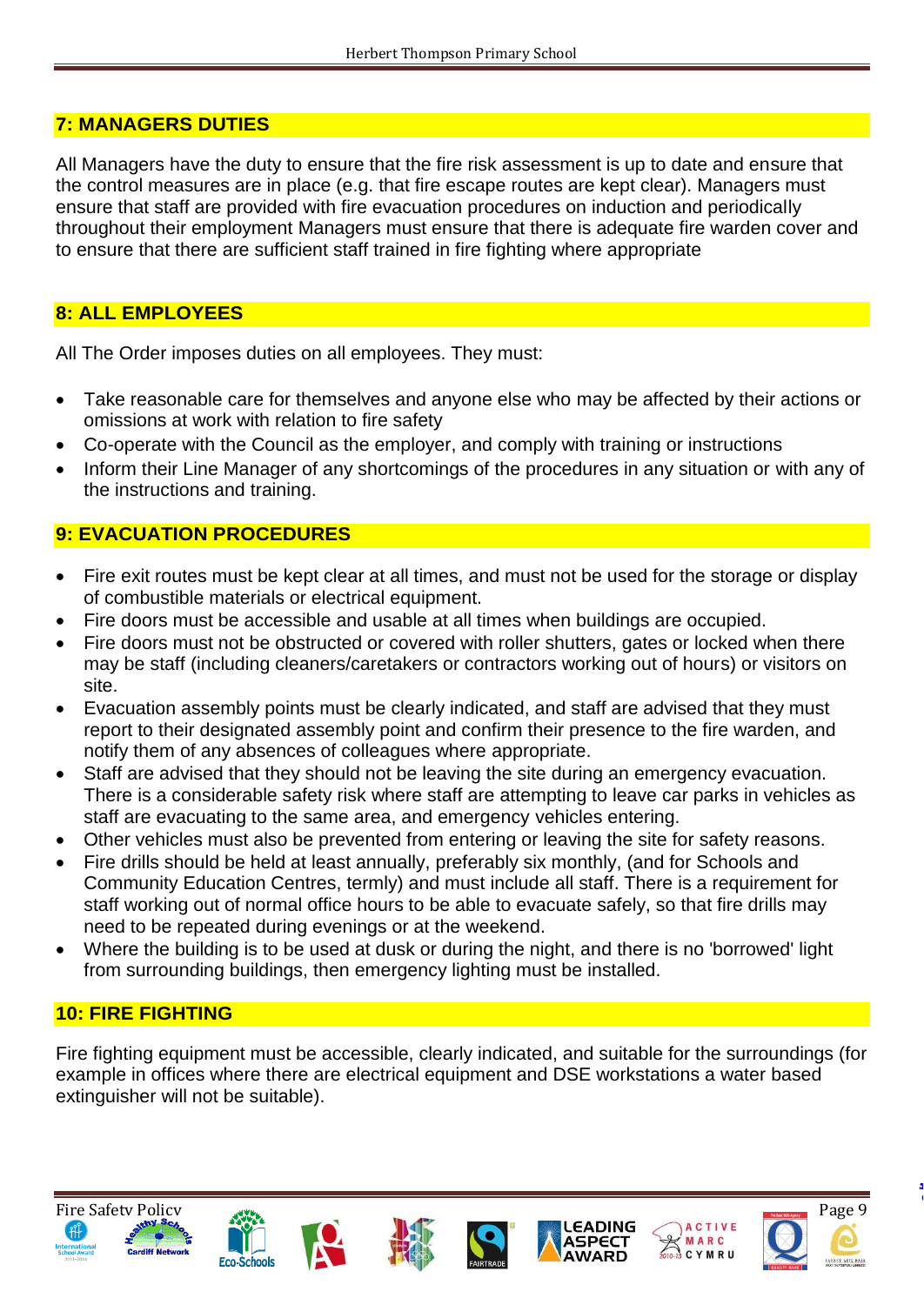#### **The Council priority is for 'life safety' over and above the premises. Staff are advised in all cases to evacuate the building, and call the emergency services.**

The only reason that a member of staff should have to use an extinguisher is to affect an escape where the route is blocked by fire. Instruction on the use of each type of extinguisher is shown in pictograms on the side of the appliance. If a member of staff is competent (i.e. has received training in the use of extinguishers) and confident in their ability they can attempt to put out small fires providing they are not putting themselves or anyone else's safety at risk.

## **11: PREVENTION OF FIRE SPREAD**

Buildings are 'compartmentalised' into areas to prevent the spread of fire between floors and sections of the building/corridor. Fire doors separate the compartments and are installed to delay fire and smoke reaching adjacent areas or fire exit routes. Any damage to fire doors or breaches in compartmentalisation (holes to walls, damage to hinges or doors and glazing) should be reported immediately to the Building Manager and to the Line Manager.

Wherever possible, doors and windows should be closed when the alarm sounds, and heat generating equipment shut off before evacuation to prevent secondary fires.

Fire doors must be kept shut, unless they are on an automatic system. This may be a magnetised electrical system that switches off as the alarm sounds releasing the doors, or in smaller premises may be used for individual doors where the sound of the fire alarm triggers the release of a bolt holding the door open. In all other situations, fire doors must be kept shut and must not be wedged or held open with hooks, wedges or equipment.

## **12: MAINTENANCE AND INSPECTION PROCEDURES**

The Order requires that the premises, fire fighting equipment and devices for fire safety are subject to a maintenance system and maintained in working order. A schedule of equipment testing and maintenance and recording is available on the Health and Safety Intranet site or available as a 'Fire Log Book' which includes schedules and forms for the recording of testing and maintenance and can be obtained from the Health and Safety Team, Corporate Services.

## **13: FURTHER ADVICE AND GUIDANCE**

The Order Further advice and information is available from the Health and Safety Team, Corporate Services (02920 872635) and on the Health and Safety Intranet site.

Cardiff Council Code of Guidance - Means of escape for disabled people (1.CM.180)

All Responsible Persons are advised to obtain the appropriate Fire Safety Risk Assessment guide(s) for their area of responsibility. These include guidance for:

- (v) Educational premises
- (xii) Means of Escape for Disabled People













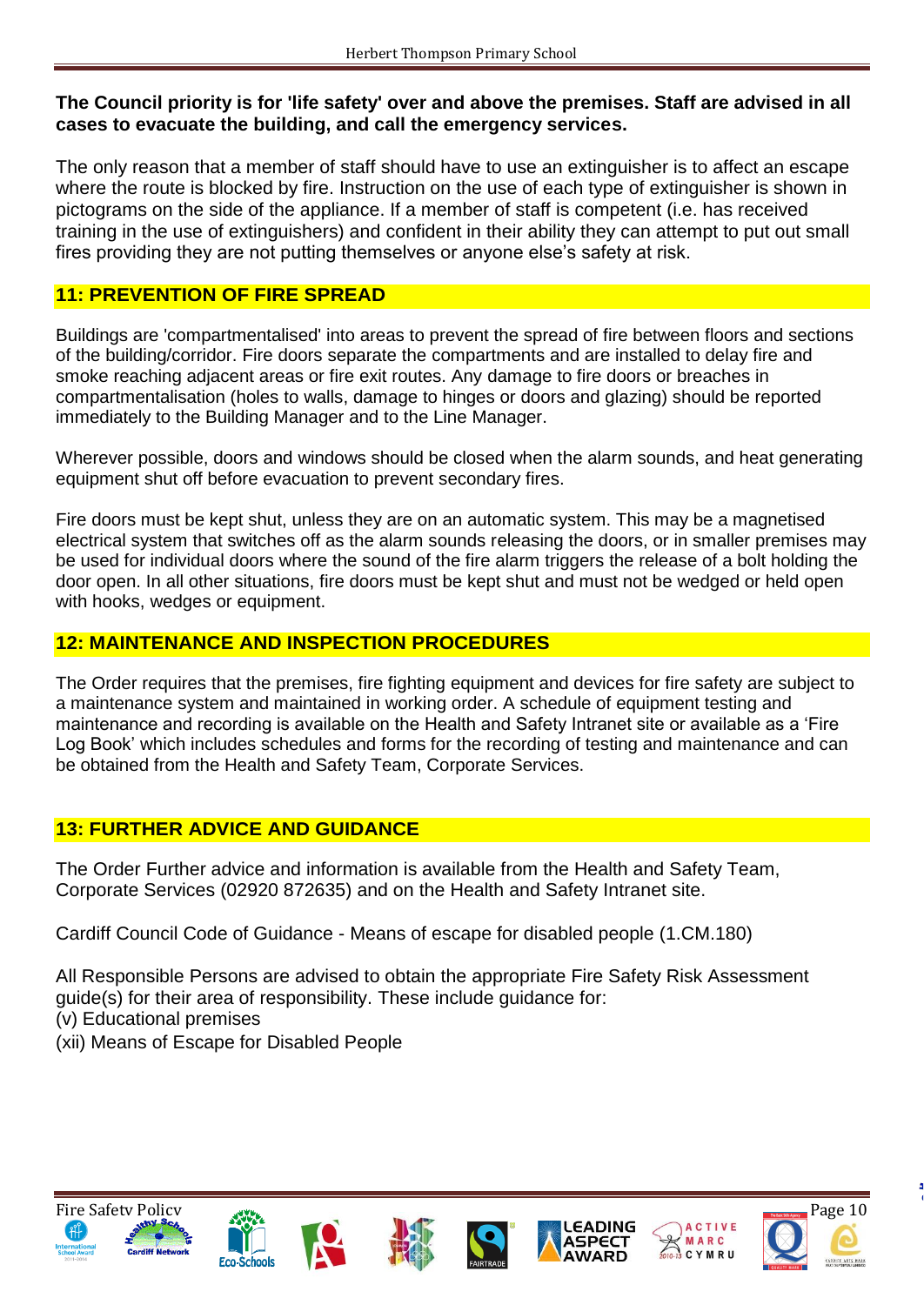Further details are available on the Health and Safety Intranet site, or the *The Department for Communities and Local Government Publications PO Box 236, Wetherby West Yorkshire, LS23 7NB*  Tel: 0870 830 7099 Fax: 0870 1226 237 Web: [www.firesafetyguides.communities.gov.uk](http://www.firesafetyguides.communities.gov.uk/)















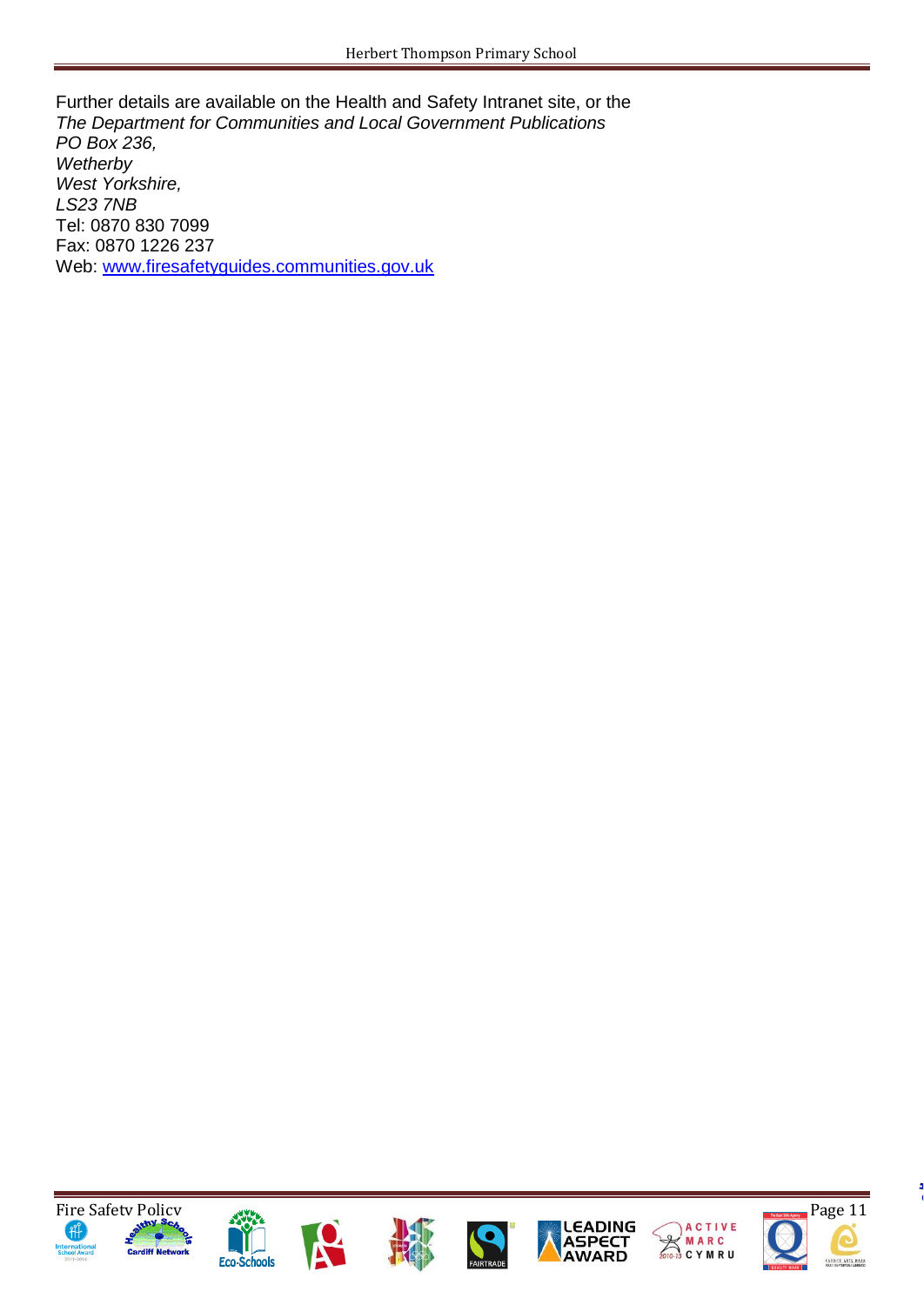## **APPENDIX 1: HERBERT THOMPSON EMERGENCY PLAN**

In the event of a fire and it being signalled, it is clearly understood by all staff that the immediate responsibility is to safeguard lives. To this end, the procedure below should be followed. The signal for the fire will be the continuous ringing of the fire alarm bell. The Fire Safety Manager below refers to the Reponsible Person which is the Headteacher or the Deputy Headteacher in the absence of the Headteacher.

| <b>Action on</b><br>discovering a fire<br>What to do if the fire<br>alarm sounds | raise the attention of others by activating the nearest call point that are<br>$\bullet$<br>situated on all escape routes;<br>only use fire-fighting equipment if needed to affect an escape;<br>$\bullet$<br>evacuate to the designated assembly point:<br>$\bullet$<br>notify the Fire Safety Manager as soon as possible and give precise<br>details about fire;<br>having checked with the Fire Safety Manager, the Office Manager<br>will collect the school mobile and call (9)999 and ask for the Fire<br>Service;<br><b>Teachers</b> and <b>Support Staff</b> will commence evacuation to the<br>designated assembly point in an orderly fashion, using the nearest<br>available exit(s);<br>the <b>Administrator</b> will collect registers, signing in book and alert the<br>Flying Start Health Visitors to an evacuation;<br>if possible staff will ensure all windows and doors are closed;<br>fire wardens will sweep the school to ensure that the school is empty<br>and report this to the Fire Safety Manager;<br>on arrival at the assembly point Classteachers will immediately do a<br>head count and call the register. Absentees will immediately be<br>reported to the Fire Safety Manager (or Deputy Head Teacher in<br>his/her absence) in order to report this to the fire service on their<br>arrival. |
|----------------------------------------------------------------------------------|------------------------------------------------------------------------------------------------------------------------------------------------------------------------------------------------------------------------------------------------------------------------------------------------------------------------------------------------------------------------------------------------------------------------------------------------------------------------------------------------------------------------------------------------------------------------------------------------------------------------------------------------------------------------------------------------------------------------------------------------------------------------------------------------------------------------------------------------------------------------------------------------------------------------------------------------------------------------------------------------------------------------------------------------------------------------------------------------------------------------------------------------------------------------------------------------------------------------------------------------------------------------------------------------------------------------------------|
| <b>Liaison with</b><br><b>Emergency Services</b>                                 | The Fire Safety Manager will liaise with the emergency services:<br>of the location of the fire;<br>$\bullet$<br>of what the fire involves;<br>$\bullet$<br>of any special risks e.g. location of highly flammable materials:<br>$\bullet$<br>whether or not all persons are evacuated from the building.<br>$\bullet$                                                                                                                                                                                                                                                                                                                                                                                                                                                                                                                                                                                                                                                                                                                                                                                                                                                                                                                                                                                                             |
| <b>Assembly Points</b>                                                           | the assembly point for all classes is at the back of the Key Stage 2<br>$\bullet$<br>yard.                                                                                                                                                                                                                                                                                                                                                                                                                                                                                                                                                                                                                                                                                                                                                                                                                                                                                                                                                                                                                                                                                                                                                                                                                                         |
| <b>Responsibilities of</b><br>specific staff                                     | if safe to do so kitchen staff will ensure all appliances are knocked off<br>$\bullet$<br>and/or isolated.<br>any one-to-one or special support staff will follow the requirements of<br>the personal emergency evacuation plans (PEEPs) developed for<br>specific pupils.                                                                                                                                                                                                                                                                                                                                                                                                                                                                                                                                                                                                                                                                                                                                                                                                                                                                                                                                                                                                                                                         |













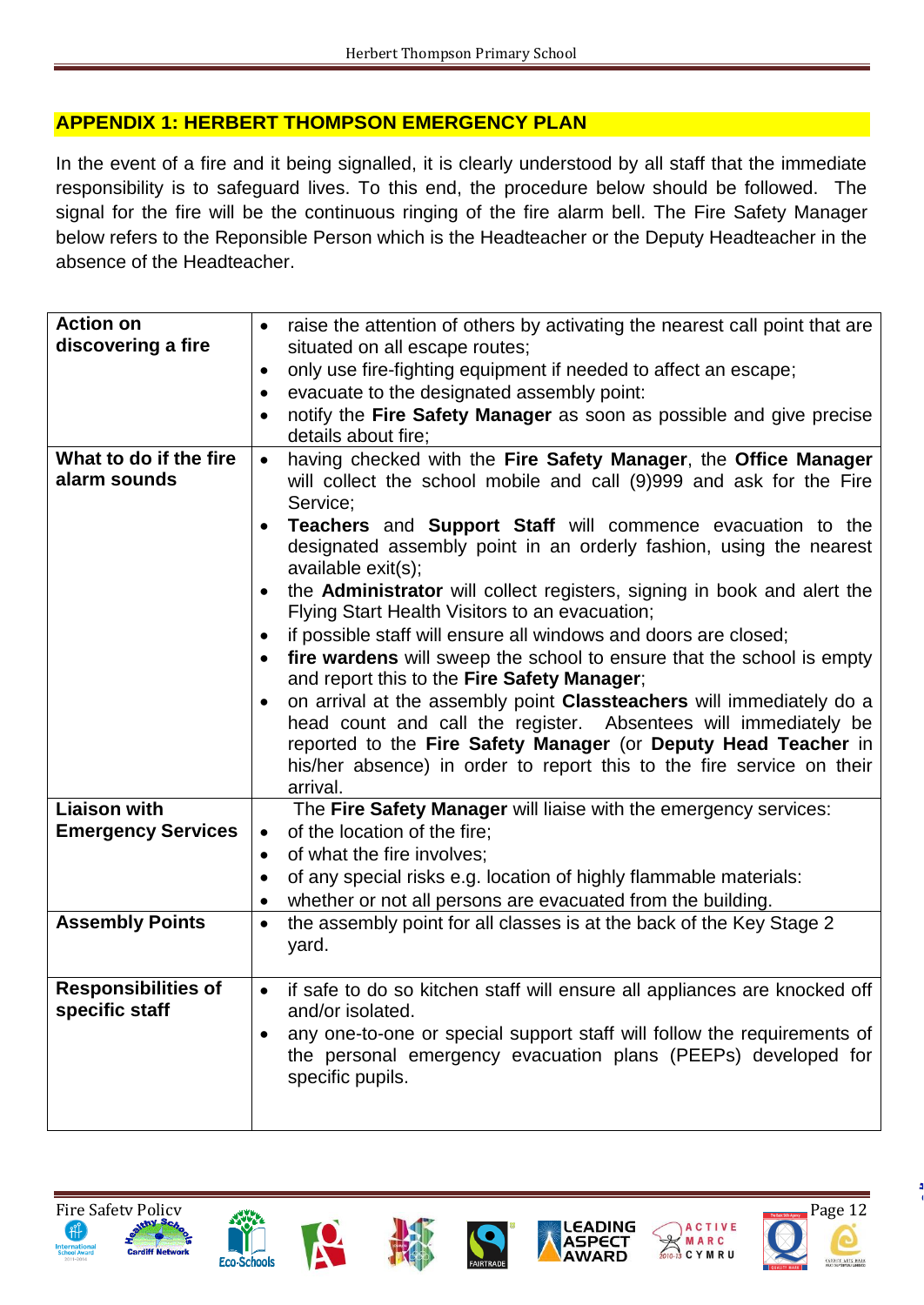#### **APPENDIX 2: FIRE SAFETY MAINTENANCE SUMMARY**

This summary outlines the frequency and type of checks and tests that the **Fire Safety Manager** / **Caretaker** must undertake to keep fire equipment, devices and facilities in effective order. The caretaker, under the direction of the Fire Safety Manager must enter details of any tests and checks in to the fire log book. Any faults identified must be recorded together with corrective actions. As well as the tests and checks undertaken by the Fire Safety Manager/Caretaker, Corporate Maintenance have contracts in place for the **quarterly maintenance** of fire alarm, emergency lighting systems and annual servicing of fire fighting equipment. If contractor testing is not being undertaken in accordance with the set frequencies then the Fire Safety Manager should contact Corporate Maintenance for advice.

| <b>Frequency</b> | <b>Action Required</b>                                                                                                                                                                                                                                                                                                                                                                                                                                                                                                                                                                                                                                                                                                                                                                                                                                                                                                                                                                                                                                                                 | <b>Fire Log Book</b>                                                                                       |
|------------------|----------------------------------------------------------------------------------------------------------------------------------------------------------------------------------------------------------------------------------------------------------------------------------------------------------------------------------------------------------------------------------------------------------------------------------------------------------------------------------------------------------------------------------------------------------------------------------------------------------------------------------------------------------------------------------------------------------------------------------------------------------------------------------------------------------------------------------------------------------------------------------------------------------------------------------------------------------------------------------------------------------------------------------------------------------------------------------------|------------------------------------------------------------------------------------------------------------|
| <b>Daily</b>     | Are escape routes clear?<br>$\bullet$<br>Can all doors and exits be opened immediately and easily?<br>٠<br>Are doors clear of obstructions?<br>$\bullet$<br>Fire warning systems<br>$\bullet$<br>Is the indicator panel showing 'normal'?<br>$\bullet$<br>Are whistles, gongs and air horns in place?<br>$\bullet$<br>Escape lighting<br>$\bullet$<br>Are luminaires and exit signs in good condition and undamaged?<br>$\bullet$<br>Is emergency lighting and sign lighting working correctly?<br>$\bullet$<br>Firefighting equipment<br>$\bullet$<br>Are all fire extinguishers in place?<br>$\bullet$<br>Are fire extinguishers clearly visible?<br>$\bullet$<br>Are vehicles blocking fire hydrants or access to them?<br>$\bullet$                                                                                                                                                                                                                                                                                                                                                | Only recorded if<br>a fault is<br>apparent.                                                                |
| <b>Weekly</b>    | Escape routes<br>$\bullet$<br>Escape lighting<br>$\bullet$<br>Do all emergency fastening devices to fire exits (push bards and pads,<br>$\bullet$<br>etc) work correctly?<br>All external routes clear and safe?<br>$\bullet$<br>Fire warning systems<br>$\bullet$<br>Does testing a manual call point send a signal to the indicator panel?<br>$\bullet$<br>(Disconnect the link to the receiving centre or tell them you are doing a<br>test.)<br>Did the alarm system work correctly when tested?<br>٠<br>Did staff and other people hear the fire alarm?<br>$\bullet$<br>Did any linked fire protection systems operate correctly? (magnetic doors<br>$\bullet$<br>holder release etc)<br>Do all visual alarms and/or vibrating alarms and pagers) as applicable)<br>$\bullet$<br>work?<br>Do voice alarm systems work correctly? Was the message understood?<br>٠<br>Are charging indicators (if fitted) visible?<br>$\bullet$<br>Firefighting equipment<br>$\bullet$<br>Is all equipment in good condition?<br>$\bullet$<br>Additional items from manufacturers recommendations. | Fire safety<br>maintenance<br>checklist should<br>be completed<br>and any faults or<br>concerns<br>logged. |













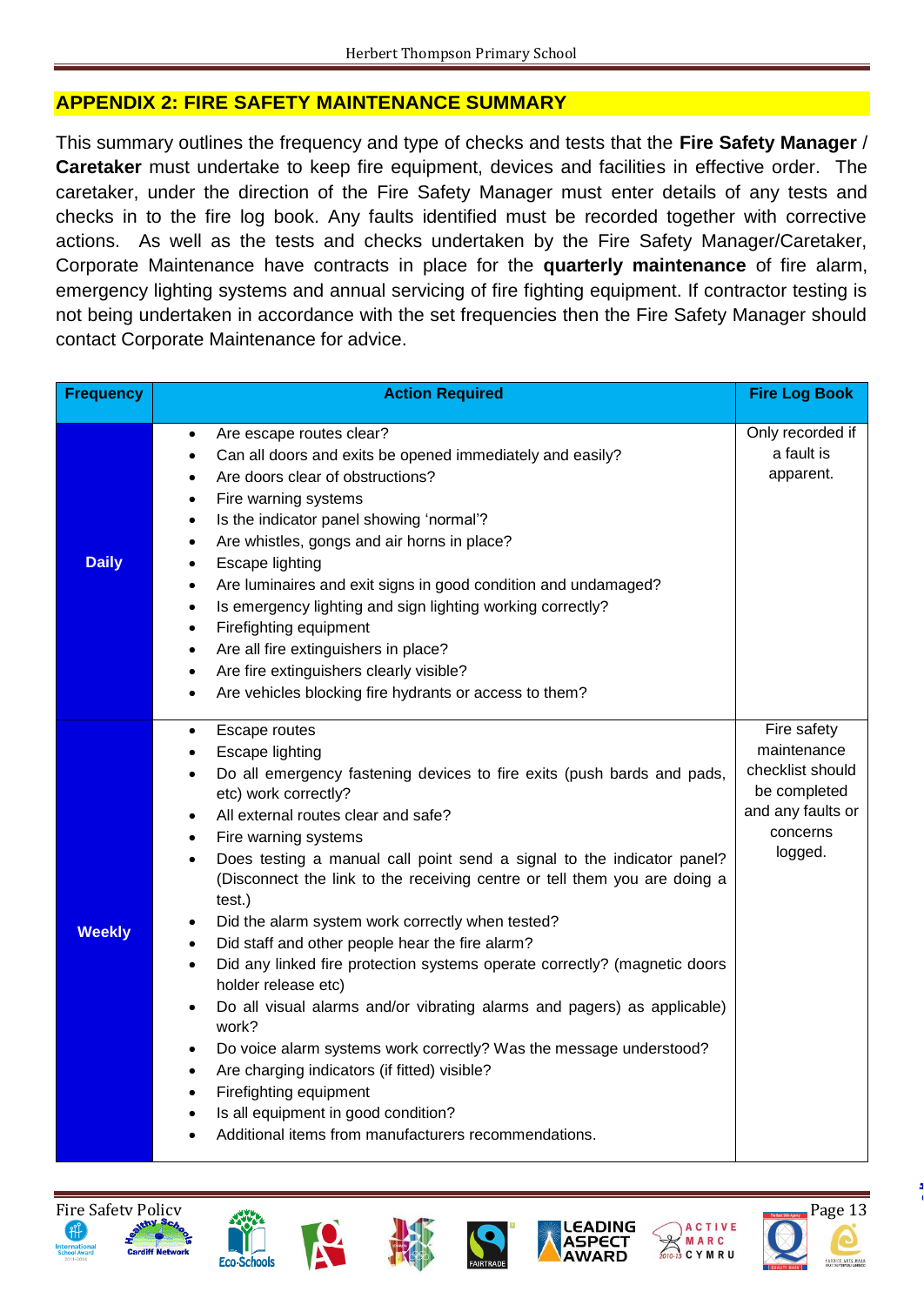| <b>Monthly</b>                 | Escape routes<br>$\bullet$<br>Do all electronic release mechanisms on escape doors work correctly?<br>$\bullet$<br>Do they 'fail safe' in the open position?<br>$\bullet$<br>Are fire door seals and self-closing devices in good condition?<br>$\bullet$<br>Do all roller shutters work correctly?<br>$\bullet$<br>Escape lighting<br>$\bullet$<br>Do all luminaires and exit signs function when tested?<br>$\bullet$<br>Have all emergency generators been tested? (Normally run for one hour)<br>٠<br>Firefighting equipment<br>٠<br>Is the pressure in 'stored pressure' fire extinguishers correct?<br>$\bullet$<br>Additional items from manufacturer's recommendations. | Fire safety<br>maintenance<br>checklist should<br>be completed<br>and any faults or<br>concerns<br>logged. |
|--------------------------------|---------------------------------------------------------------------------------------------------------------------------------------------------------------------------------------------------------------------------------------------------------------------------------------------------------------------------------------------------------------------------------------------------------------------------------------------------------------------------------------------------------------------------------------------------------------------------------------------------------------------------------------------------------------------------------|------------------------------------------------------------------------------------------------------------|
| Three-<br>monthly<br>checks    | General<br>$\bullet$<br>Has any firefighting or emergency evacuation life been tested by a<br>competent person?<br>Are vehicles blocking fire hydrants or access to them?<br>٠<br>Additional items from manufacturer's recommendations/<br>$\bullet$                                                                                                                                                                                                                                                                                                                                                                                                                            | Fire safety<br>maintenance<br>checklist should<br>be completed<br>and any faults or<br>concerns<br>logged. |
| Six-<br>monthly<br>checks      | General<br>$\bullet$<br>Has any firefighting or emergency evacuation lift been tested by a<br>$\bullet$<br>competent person?<br>Has any sprinkler system been tested by a competent person?<br>٠<br>Have the release and closing mechanisms of any fire-resisting<br>$\bullet$<br>compartment doors and shutters been tested by a competent person?<br>Fire warning system<br>$\bullet$<br>Has the system been checked by a competent person?<br>$\bullet$<br>Escape lighting<br>$\bullet$<br>Do all luminaires operate on test for on third of their rated values?<br>Additional items from the manufacturers recommendations.                                                 | Fire safety<br>maintenance<br>checklist should<br>be completed<br>and any faults or<br>concerns<br>logged. |
| <b>Annual</b><br><b>Checks</b> | Esacpe routes<br>٠<br>So all self-closing doors fit correctly?<br>٠<br>Is escpe route compartmentation in good repair?<br>Escape lighting<br>٠<br>Do all luminaires operate on test for their full rated duration?<br>$\bullet$<br>Has the system been checked by a competent person?<br>$\bullet$<br>Fire fighting equipment - has it been checked by a competent person?<br>$\bullet$                                                                                                                                                                                                                                                                                         | Fire safety<br>maintenance<br>checklist should<br>be completed<br>and any faults or<br>concerns<br>logged. |
| <b>Miscell-</b><br>aneous      | Has any dry/wet rising fire main been tested by a competent person?<br>$\bullet$<br>Has the smoke and heat ventilation system been tested by a competent<br>$\bullet$<br>person?<br>Has external access for the fire service been checked for ongoing<br>availability?<br>Have any firefighters' switches been tested?<br>٠<br>Has the fire hydrant bypass flow valve control been tested by a competent<br>person?<br>Are any necessary fire engine direction signs in place?                                                                                                                                                                                                  | Fire safety<br>maintenance<br>checklist should<br>be completed<br>and any faults or<br>concerns<br>logged. |















÷,